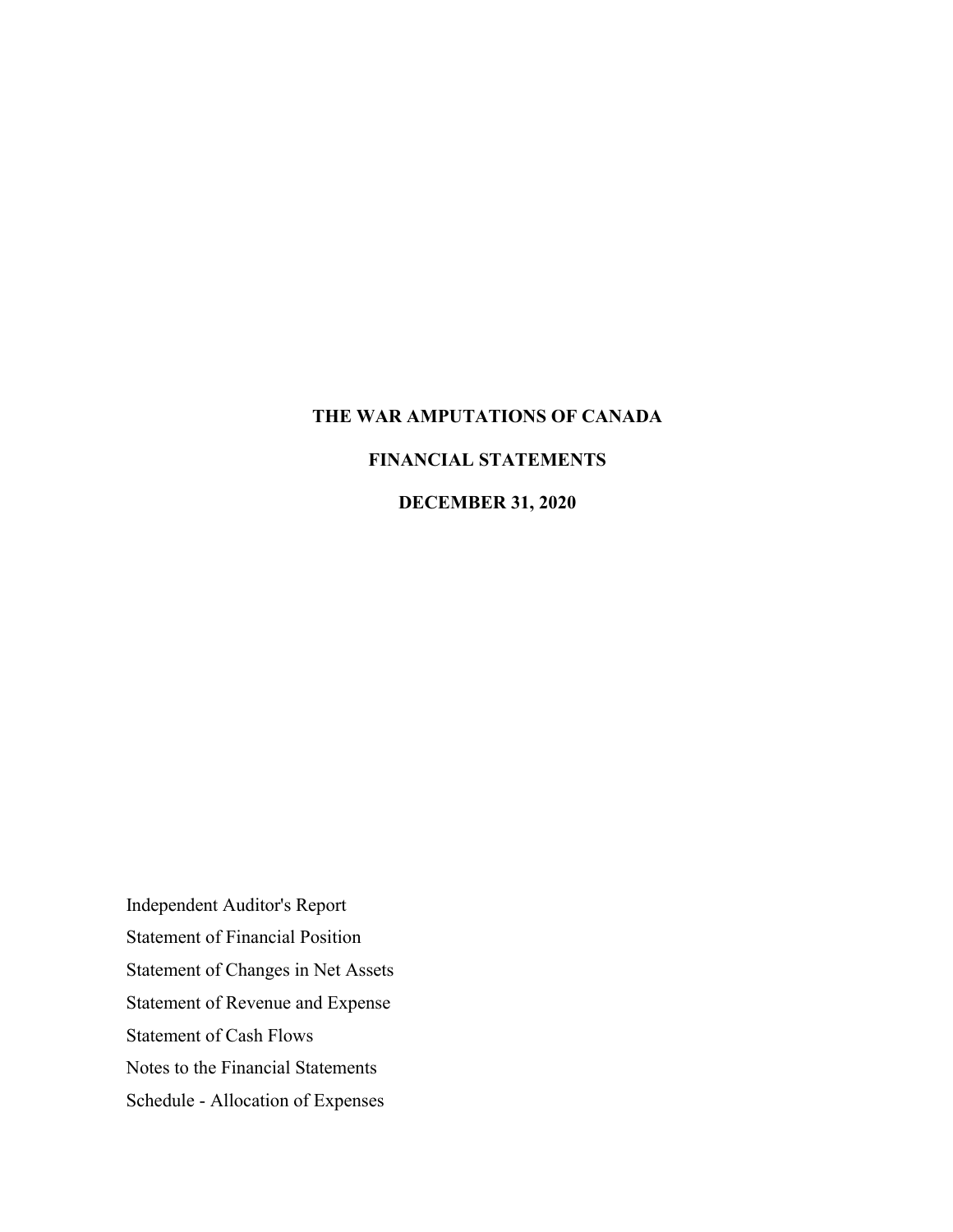

KELLY HUIBERS MCNEELY PROFESSIONAL CORPORATION

# **INDEPENDENT AUDITOR'S REPORT**

To the Board of Directors of The War Amputations of Canada

#### **Qualified Opinion**

We have audited the accompanying financial statements of The War Amputations of Canada ("the Association"), which comprise the statement of financial position as at December 31, 2020, and the statements of changes in net assets, revenue and expense, and cash flows for the year then ended, and notes to the financial statements, including a summary of significant accounting policies.

In our opinion, except for the possible effects of the matter described in the *Basis for Qualified Opinion* section of our report, the financial statements present fairly, in all material respects, the financial position of the Association as at December 31, 2020, and its financial performance and its cash flows for the year then ended in accordance with Canadian accounting standards for not-for-profit organizations.

#### **Basis for Qualified Opinion**

We conducted our audit in accordance with Canadian generally accepted auditing standards. Our responsibilities under those standards are further described in the *Auditor's Responsibilities for the Audit of the Financial Statements* section of our report. We are independent of the Association in accordance with the ethical requirements that are relevant to our audit of the financial statements in Canada, and we have fulfilled our other ethical responsibilities in accordance with these requirements. We believe that the audit evidence we have obtained is sufficient and appropriate to provide a basis for our qualified opinion.

In common with many not-for-profit organizations, the Association derives revenue from cash donations, the completeness of which is not susceptible to satisfactory audit verification. Accordingly, verification of these revenues was limited to the amounts recorded in the records of the Association. Therefore, we were not able to determine whether any adjustments might be necessary to revenue, net revenue, and cash flows from operations for the years ended December 31, 2020 and 2019, current assets as at December 31, 2020 and 2019, and net assets as at the beginning and the end of the years ended December 31, 2020 and 2019. The audit opinion on the financial statements for the year ended December 31, 2019 was also qualified because of the possible effects of this limitation in scope.

#### **Other Matter**

The financial statements of the Association for the year ended December 31, 2019, were audited by another auditor who expressed a modified opinion on those statements on July 14, 2020.

106B McGonigal St. W. 9 Emily Street 16 Gore Street West 5992 Hazeldean Rd. Carleton Place, Ontario K7C 1R9 Stittsville, Ontario K2S 1B9 Arnprior, Ontario K7S 1M4 Perth, Ontario K7H 2L6 Phone: 613-963-1430 (1-866-999-1339) Fax: 613-686-3960 (Perth local 613-267-3949) acctg@khmpc.ca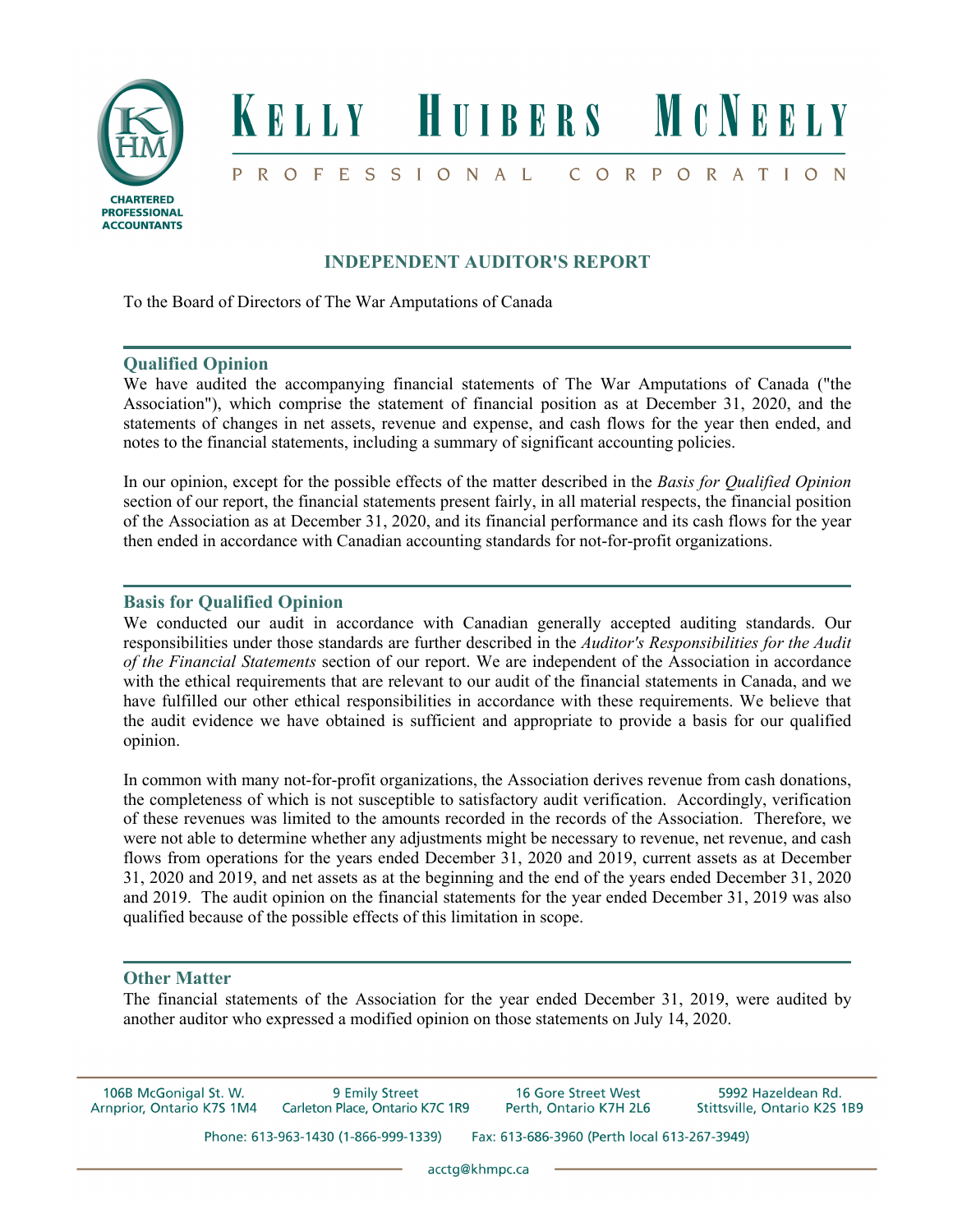**Responsibilities of Management and Those Charged with Governance for the Financial Statements** Management is responsible for the preparation and fair presentation of these financial statements in accordance with Canadian accounting standards for not-for-profit organizations and for such internal control as Management determines is necessary to enable the preparation of financial statements that are free from material misstatement, whether due to fraud or error.

In preparing the financial statements, Management is responsible for assessing the Association's ability to continue as a going concern, disclosing, as applicable, matters related to going concern and using the going concern basis of accounting unless Management either intends to liquidate the Association or to cease operations, or has no realistic alternative but to do so.

Those charged with governance are responsible for overseeing the Association's financial reporting process.

#### **Auditor's Responsibilities for the Audit of the Financial Statements**

Our objectives are to obtain reasonable assurance about whether the financial statements as a whole are free from material misstatement, whether due to fraud or error, and to issue an auditor's report that includes our opinion. Reasonable assurance is a high level of assurance, but is not a guarantee that an audit conducted in accordance with Canadian generally accepted auditing standards will always detect a material misstatement when it exists. Misstatements can arise from fraud or error and are considered material if, individually or in the aggregate, they could reasonably be expected to influence the economic decisions of users taken on the basis of these financial statements.

As part of an audit in accordance with Canadian generally accepted auditing standards, we exercise professional judgment and maintain professional skepticism throughout the audit. We also:

• Identify and assess the risks of material misstatement of the financial statements, whether due to fraud or error, design and perform audit procedures responsive to those risks, and obtain audit evidence that is sufficient and appropriate to provide a basis for our opinion. The risk of not detecting a material misstatement resulting from fraud is higher than for one resulting from error, as fraud may involve collusion, forgery, intentional omissions, misrepresentations, or the override of internal control.

• Obtain an understanding of internal control relevant to the audit in order to design audit procedures that are appropriate in the circumstances, but not for the purpose of expressing an opinion on the effectiveness of the Association's internal control.

• Evaluate the appropriateness of accounting policies used and the reasonableness of accounting estimates and related disclosures made by Management.

• Conclude on the appropriateness of Management's use of the going concern basis of accounting and, based on the audit evidence obtained, whether a material uncertainty exists related to events or conditions that may cast significant doubt on the Association's ability to continue as a going concern. If we conclude that a material uncertainty exists, we are required to draw attention in our Auditor's Report to the related disclosures in the financial statements or, if such disclosures are inadequate, to modify our opinion. Our conclusions are based on the audit evidence obtained up to the date of our Auditor's Report. However, future events or conditions may cause the Association to cease to continue as a going concern.

• Evaluate the overall presentation, structure and content of the financial statements, including the disclosures, and whether the financial statements represent the underlying transactions and events in a manner that achieves fair presentation.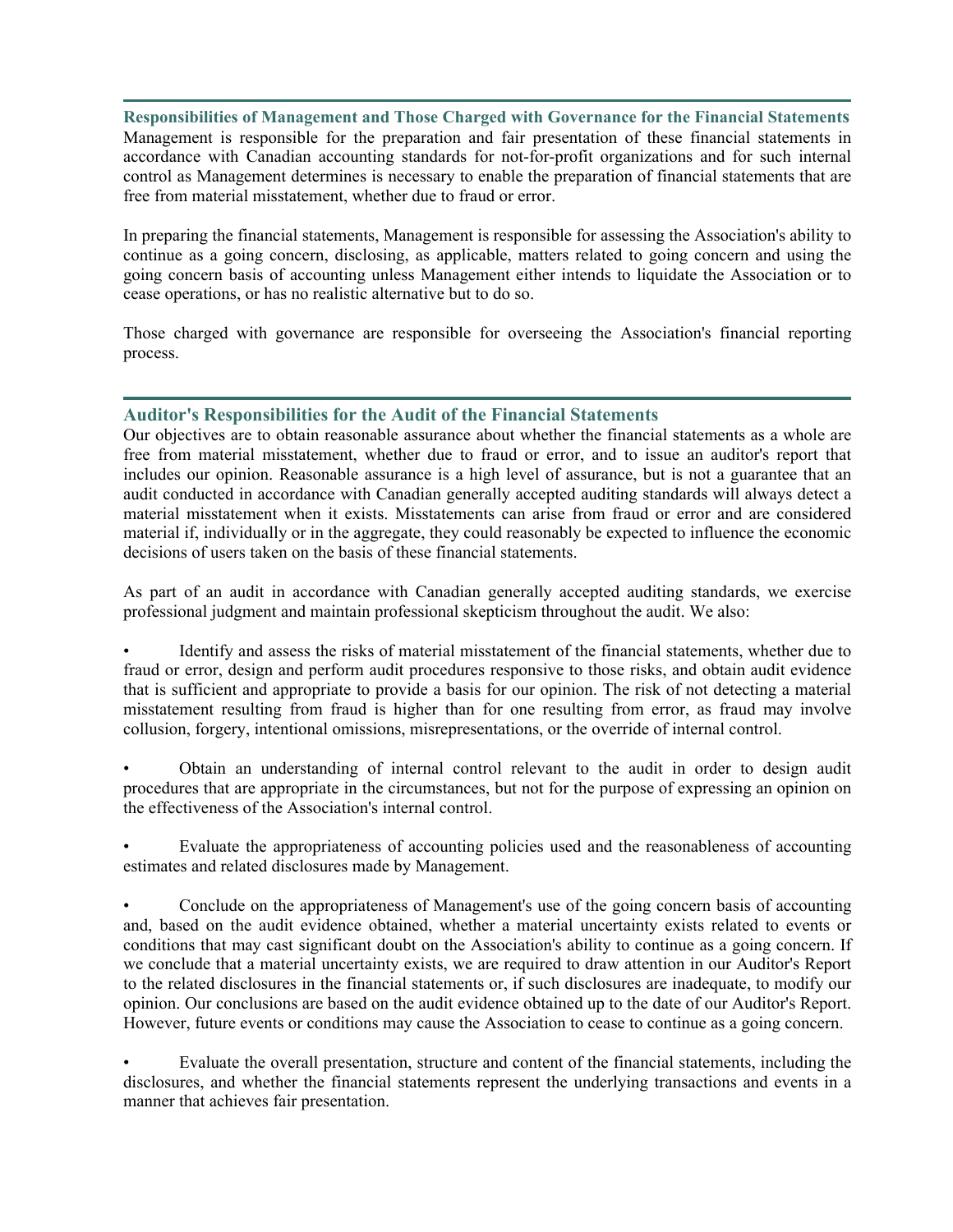We communicate with those charged with governance regarding, among other matters, the planned scope and timing of the audit and significant audit findings, including any significant deficiencies in internal control that we identify during our audit.

Kelly Huibers McNeely<br>Roofessional Corporation

Stittsville, Ontario Authorized to practise public accounting by<br>June 29, 2021 The Chartered Professional Accountants of The Chartered Professional Accountants of Ontario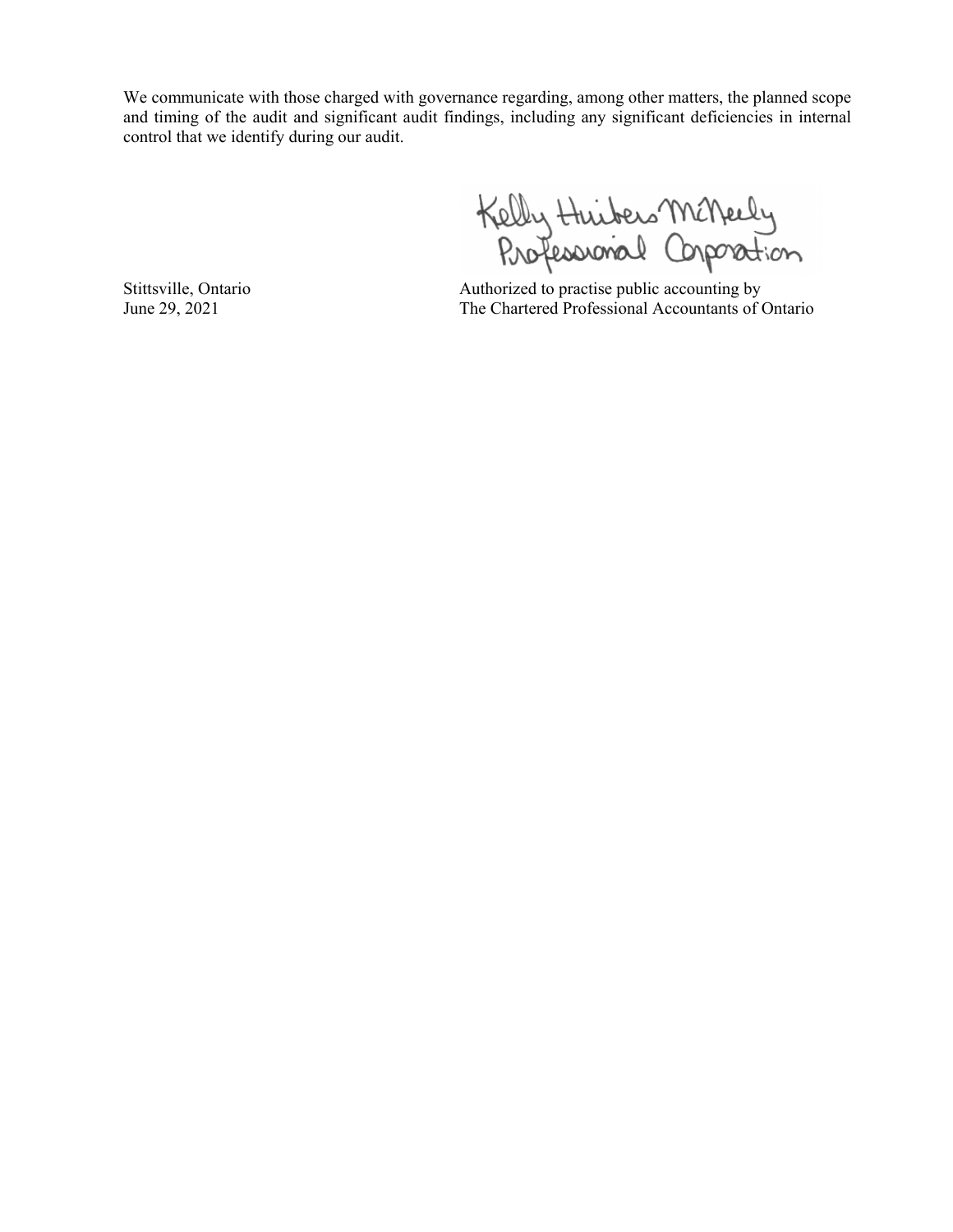# **STATEMENT OF FINANCIAL POSITION**

## **As at DECEMBER 31, 2020**

|                                                       | 2020         | 2019                      |
|-------------------------------------------------------|--------------|---------------------------|
| <b>ASSETS</b>                                         |              |                           |
| <b>CURRENT ASSETS</b>                                 |              |                           |
| Cash (note 3)                                         | \$36,419,357 | \$22,584,687              |
| Short-term investments (note 4)                       | 6,935,895    | 3,346,637                 |
| Accounts receivable                                   | 540,683      | 1,210,872                 |
| Key Tag supplies - at cost                            | 365,620      | 346,399                   |
| Prepaid expenses                                      | 227,657      | 418,059                   |
|                                                       | 44,489,212   | 27,906,654                |
| <b>OTHER ASSETS</b>                                   |              |                           |
| Capital assets (note 5)                               | 7,620,556    | 7,993,671                 |
| Long-term investments (note 4)                        | 9,436,357    | 14,349,363                |
| Assets held for pension liability (note 7)            | 7,488,265    | 6,510,079                 |
| Other (note 8)                                        | 214,155      | 201,890                   |
|                                                       |              | \$69,248,545 \$56,961,657 |
| <b>LIABILITIES AND NET ASSETS</b>                     |              |                           |
|                                                       |              |                           |
| <b>CURRENT LIABILITIES</b>                            |              |                           |
| Accounts payable and accrued liabilities              |              | $$4,119,239$ $$3,488,083$ |
| Pension liability (note 6)                            | 5,882,083    | 4,377,785                 |
|                                                       | 10,001,322   | 7,865,868                 |
| <b>NET ASSETS</b>                                     |              |                           |
| Unrestricted                                          | 8,908,257    | 8,883,708                 |
| Invested in capital assets                            | 7,620,556    | 7,993,671                 |
| Internally restricted (note 9)                        | 42,560,000   | 32,060,000                |
| Externally restricted for endowment purposes (note 3) | 158,410      | 158,410                   |
|                                                       |              |                           |
|                                                       | 59,247,223   | 49,095,789                |
|                                                       | \$69,248,545 | \$56,961,657              |

## APPROVED ON BEHALF OF THE BOARD

Director Director Director

The accompanying notes are an integral part of these financial statements.

 $\_$  , and the contribution of the contribution of  $\mathcal{L}_\mathcal{A}$  , and the contribution of  $\mathcal{L}_\mathcal{A}$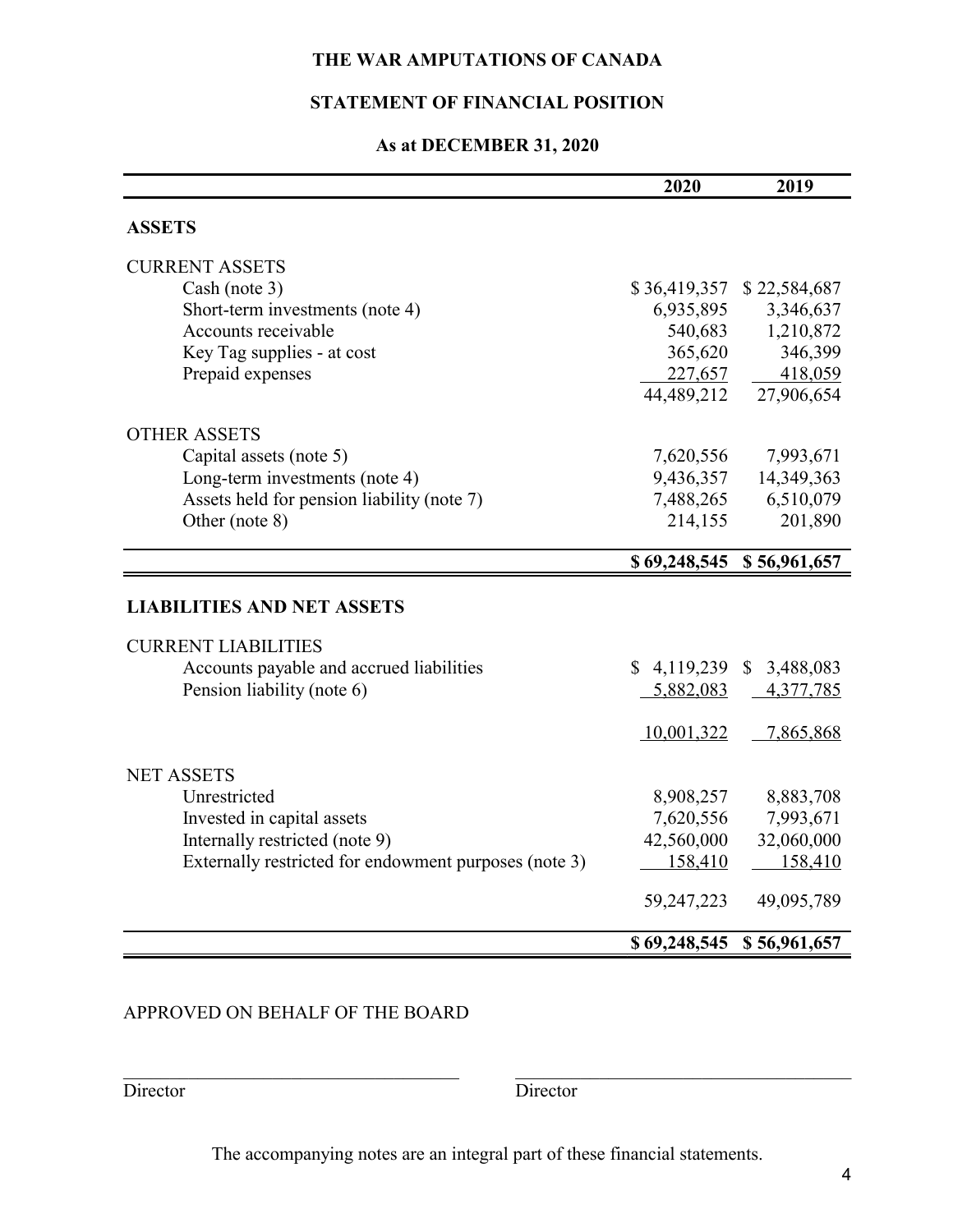## **STATEMENT OF CHANGES IN NET ASSETS**

# **For the year ended DECEMBER 31, 2020**

|                                 |                             |   | <b>Invested in</b> | <b>Internally</b>      |              | <b>Externally</b><br>restricted<br>for<br>endowment |                      |                      |
|---------------------------------|-----------------------------|---|--------------------|------------------------|--------------|-----------------------------------------------------|----------------------|----------------------|
|                                 | <b>Unrestricted</b>         |   | capital<br>assets  | restricted<br>(note 9) |              | purposes<br>(note 3)                                | <b>Total</b><br>2020 | <b>Total</b><br>2019 |
| NET ASSETS - BEGINNING OF YEAR  | 8,883,708<br>$\mathbb{S}^-$ |   | \$7,993,671        | \$32,060,000           | $\mathbb{S}$ | 158,410                                             | \$49,095,789         | \$36,274,205         |
| Net revenue (expense)           | 12,535,410                  |   | (828, 890)         |                        |              | Ξ.                                                  | 11,706,520           | 8,891,040            |
| Remeasurements and other items  | (1,555,086)                 |   |                    |                        |              | ۰.                                                  | (1,555,086)          | 3,925,544            |
| Endowment contributions         |                             |   |                    | $\overline{a}$         |              |                                                     |                      | 5,000                |
| Transfers from (to)             | (10,955,775)                |   | 455,775            | 10,500,000             |              | $\overline{\phantom{0}}$                            |                      |                      |
| <b>NET ASSETS - END OF YEAR</b> | 8,908,257<br>S.             | S | 7,620,556          | \$42,560,000           | S            | 158,410                                             | \$59,247,223         | \$49,095,789         |

The accompanying notes are an integral part of these financial statements.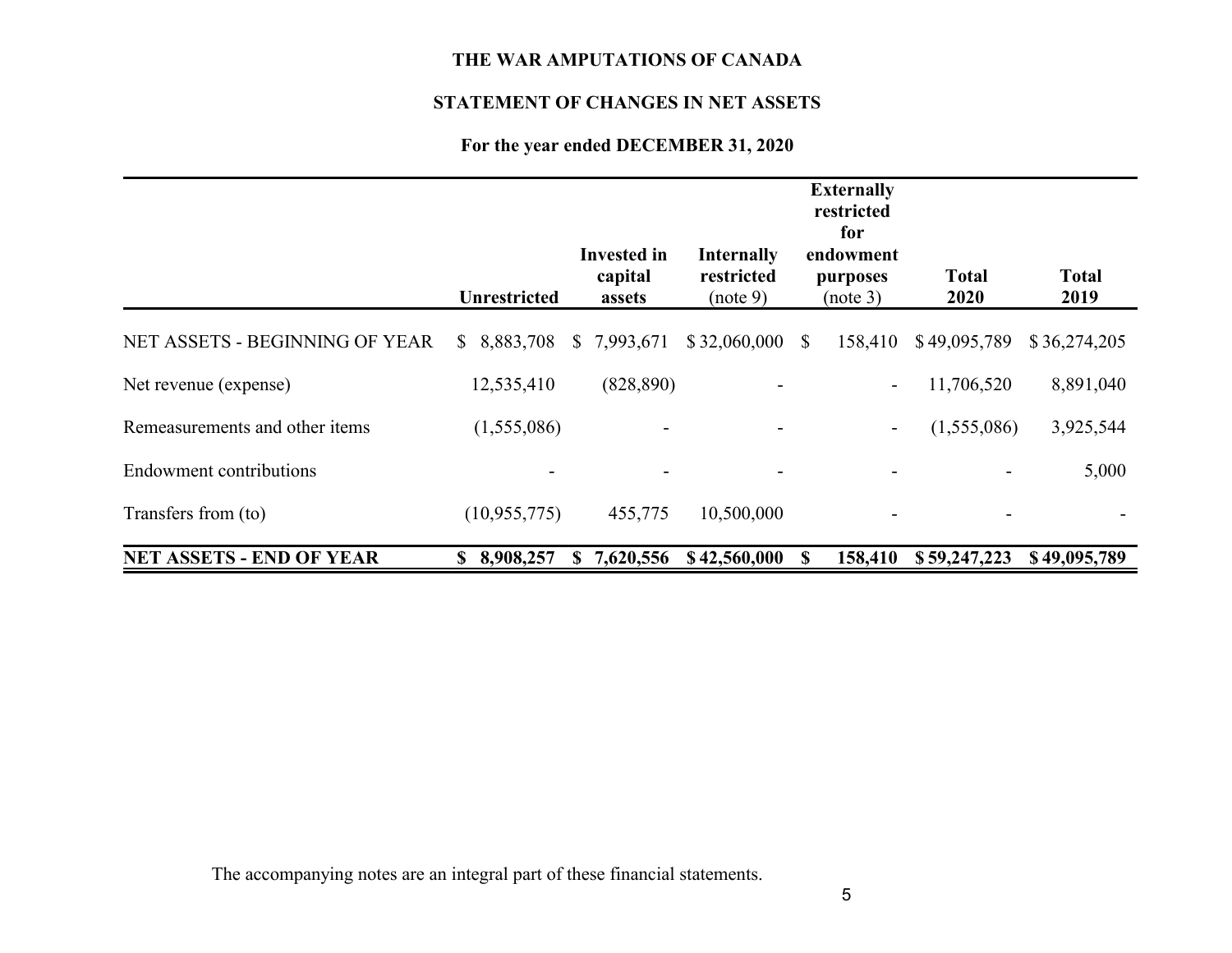# **STATEMENT OF REVENUE AND EXPENSE**

## **For the year ended DECEMBER 31, 2020**

|                                                       | 2020         | 2019                      |
|-------------------------------------------------------|--------------|---------------------------|
|                                                       |              |                           |
| <b>REVENUE</b>                                        |              |                           |
| Key Tag Service Division - sheltered workshop for the |              |                           |
| employment of the disabled (note 1)                   |              | \$35,400,820 \$34,372,232 |
| <b>Bequests</b>                                       | 6, 143, 153  | 7,159,318                 |
| Investment income                                     | 700,971      | 800,777                   |
| Donations and miscellaneous (note 13)                 | 1,857,092    | 472,711                   |
|                                                       | 44,102,036   | 42,805,038                |
| <b>EXPENSE</b>                                        |              |                           |
| Adult amputee program                                 | 3,333,318    | 2,859,301                 |
| At Your Service publication                           | 197,061      | 219,687                   |
| CHAMP program                                         | 6,339,947    | 7,834,569                 |
| Corporate donor program                               | 204,705      | 240,233                   |
| Directors' meetings                                   | 7,857        | 48,049                    |
| <b>DRIVESAFE</b> program                              | 96,999       | 206,590                   |
| Key Tag Service Division - sheltered workshop for the |              |                           |
| employment of the disabled                            | 16,143,343   | 15,074,908                |
| Legal and audit                                       | 57,678       | 103,587                   |
| Miscellaneous                                         | 105,929      | 179,419                   |
| PLAYSAFE program                                      | 2,130,234    | 2,547,896                 |
| Prosthetics research and education funding            | 402,490      | 488,991                   |
| Public awareness                                      | 69,996       | 96,797                    |
| Service bureau and advocacy                           | 2,272,013    | 2,812,229                 |
| Special programs                                      | 70,247       | 70,068                    |
| Survivors' subsistence grants                         | 3,000        | 2,000                     |
| Veterans' issues - special                            | 582,726      | 644,106                   |
| Video distribution                                    | 5,432        | 15,527                    |
| Widows' assistance program                            | 372,541      | 470,041                   |
|                                                       | 32,395,516   | 33,913,998                |
| <b>NET REVENUE</b>                                    | \$11,706,520 | 8,891,040<br>$\mathbf S$  |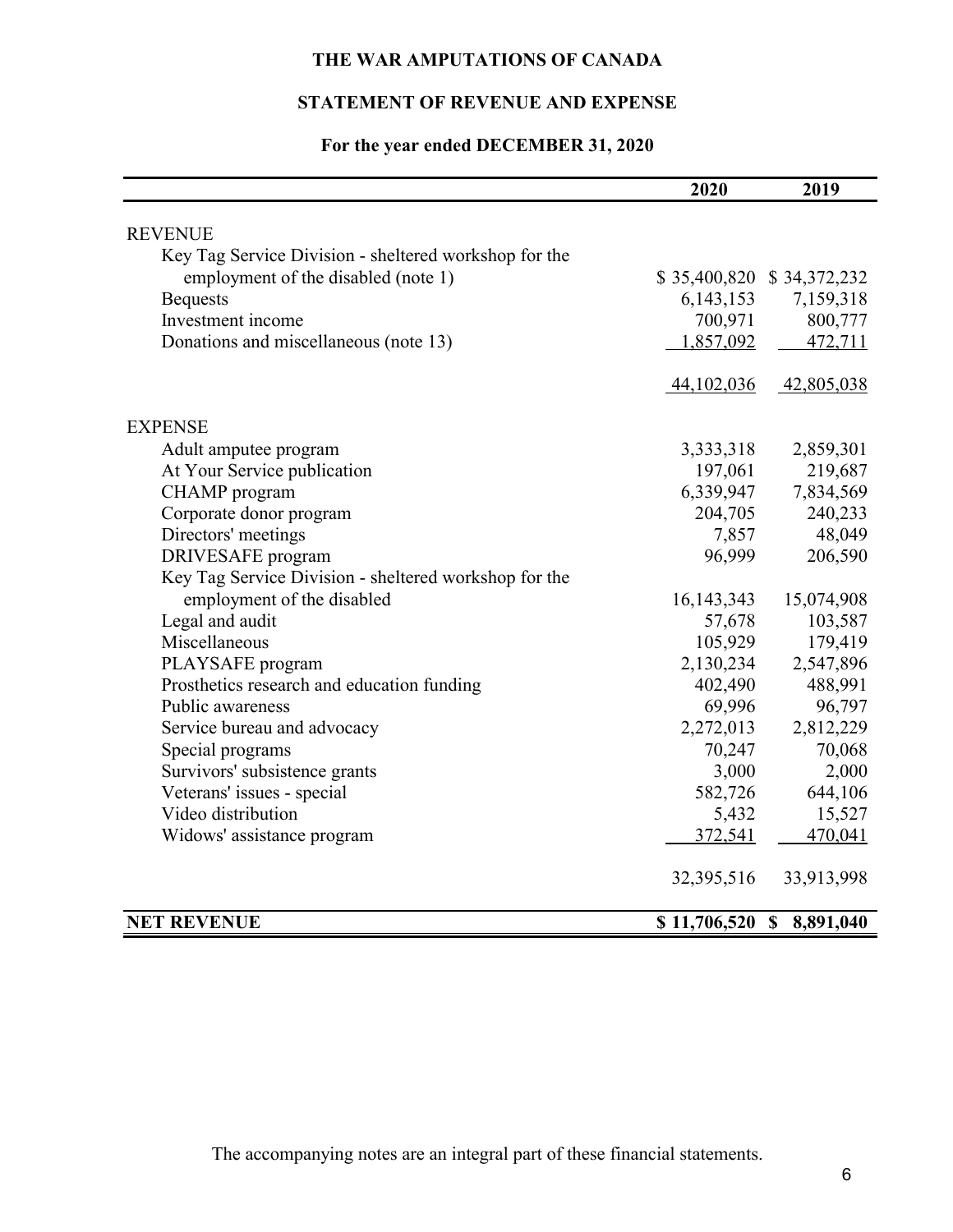# **STATEMENT OF CASH FLOWS**

## **For the year ended DECEMBER 31, 2020**

|                                               | 2020                | 2019         |
|-----------------------------------------------|---------------------|--------------|
| CASH PROVIDED BY (USED IN)                    |                     |              |
| <b>OPERATING ACTIVITIES</b>                   |                     |              |
| Net revenue                                   | $$11,706,520$ \, \$ | 8,891,040    |
| Items not affecting cash:                     |                     |              |
| Amortization of capital assets                | 818,960             | 479,530      |
| Loss on disposal of capital assets            | 9,930               |              |
| Changes in fair value of investments          | (668, 026)          | (33, 480)    |
| Pension expense                               | 959,967             | 1,192,900    |
| Payments for employment benefits              | (1,010,754)         | (1,003,971)  |
| Net change in non-cash working capital items: |                     |              |
| Accounts receivable                           | 670,189             | (409, 253)   |
| Key Tag supplies - at cost                    | (19,221)            | 41,716       |
| Prepaid expenses                              | 190,402             | (190, 227)   |
| Other assets                                  | (12,265)            | 20,662       |
| Accounts payable and accrued liabilities      | 631,156             | (785, 903)   |
|                                               |                     |              |
|                                               | <u>13,276,858</u>   | 8,203,014    |
| <b>INVESTING ACTIVITIES</b>                   |                     |              |
| Proceeds on sale of investments               | 2,440,629           | 4,609,663    |
| Purchase of investments                       | (1,427,042)         | (5,895,435)  |
| Purchase of capital assets                    | (455, 775)          | (1,807,070)  |
|                                               | 557,812             | (3,092,842)  |
| <b>FINANCING ACTIVITIES</b>                   |                     |              |
| <b>Endowment contributions</b>                |                     | 5,000        |
| NET CHANGE IN CASH                            | 13,834,670          | 5,115,172    |
| <b>CASH - BEGINNING OF YEAR</b>               | 22,584,687          | 17,469,515   |
| <b>CASH - END OF YEAR</b>                     | \$36,419,357        | \$22,584,687 |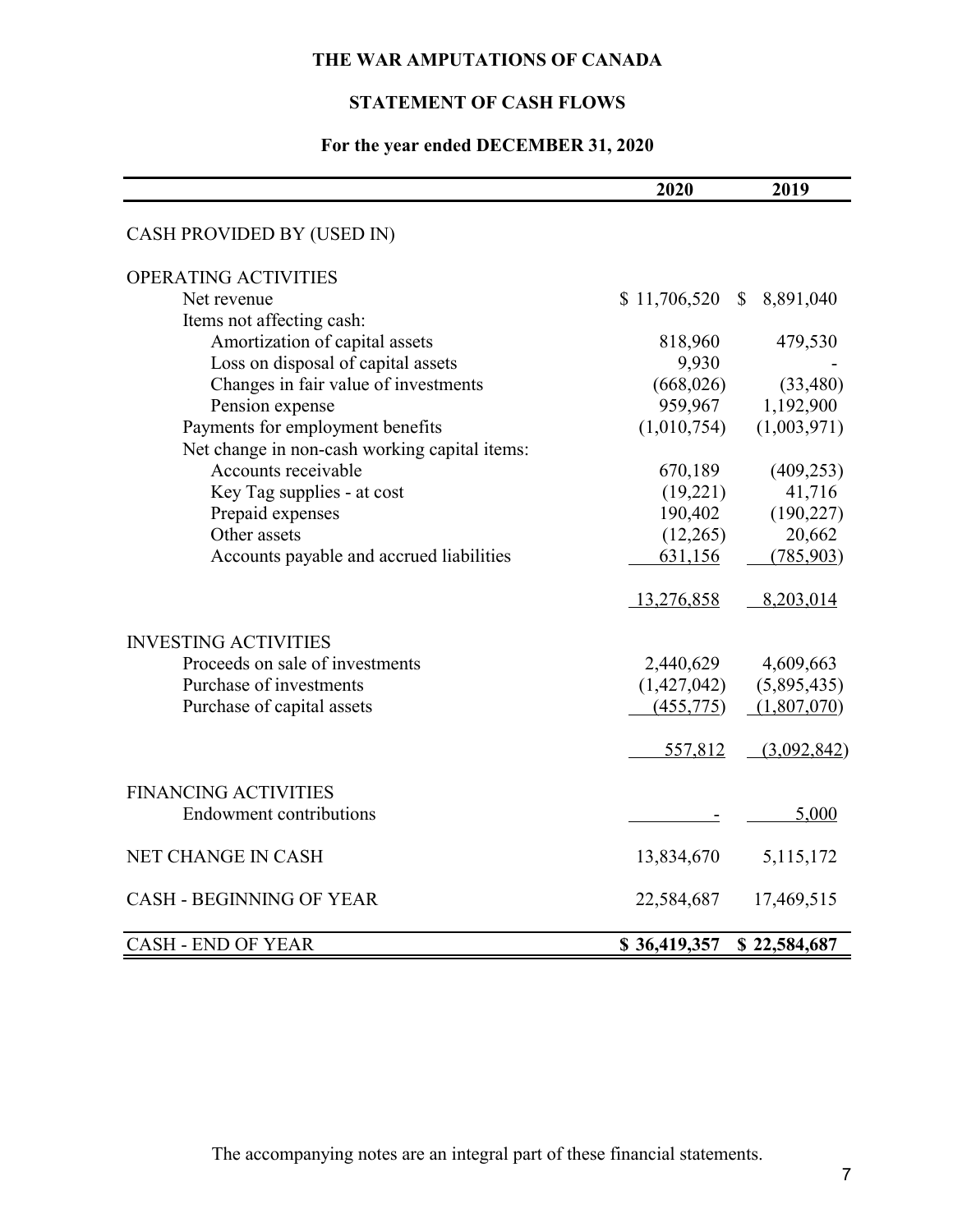## **NOTES TO THE FINANCIAL STATEMENTS**

## **December 31, 2020**

### **1. PURPOSE OF THE ORGANIZATION AND BASIS OF PRESENTATION**

The primary purpose of The War Amputations of Canada ("the Association") is to provide financial and advisory services to those who have lost a limb, limbs or total eyesight in military service in the Armed Forces of Canada or her allies during time of war and to provide similar services to persons resident in Canada who have undergone amputation for causes other than war.

The Association is a registered charity, exempt from income taxes under subsection 149(1)(f) of the Income Tax Act (Canada), and is incorporated under the Canada Notfor-profit Corporations Act.

#### Key Tag Service Division

In 1946, the Association created the Key Tag Service Division to provide employment for returning disabled veterans from the Second World War. This service was recognized as a sheltered workshop. During the intervening years, disabled Canadians have continued to find employment at the Key Tag Service Division. The Key Tag Service Division is dedicated to providing employment to disabled Canadians.

### **2. SUMMARY OF SIGNIFICANT ACCOUNTING POLICIES**

The financial statements are prepared by management in accordance with Canadian accounting standards for not-for-profit organizations and include the accounts of the National Headquarters and the Key Tag Service Division.

#### Investments

The Association's investments (notes 4 and 7) are measured at fair value using quoted market prices. Changes in fair value are included in the statement of revenue and expense.

#### Capital Assets

Capital assets are initially recorded at cost and are then amortized over their estimated useful service lives, using the declining-balance method, at the following annual rates:

| <b>Buildings</b>                   | 5%  |
|------------------------------------|-----|
| Furniture, machinery and equipment | 25% |
| Vehicles                           | 25% |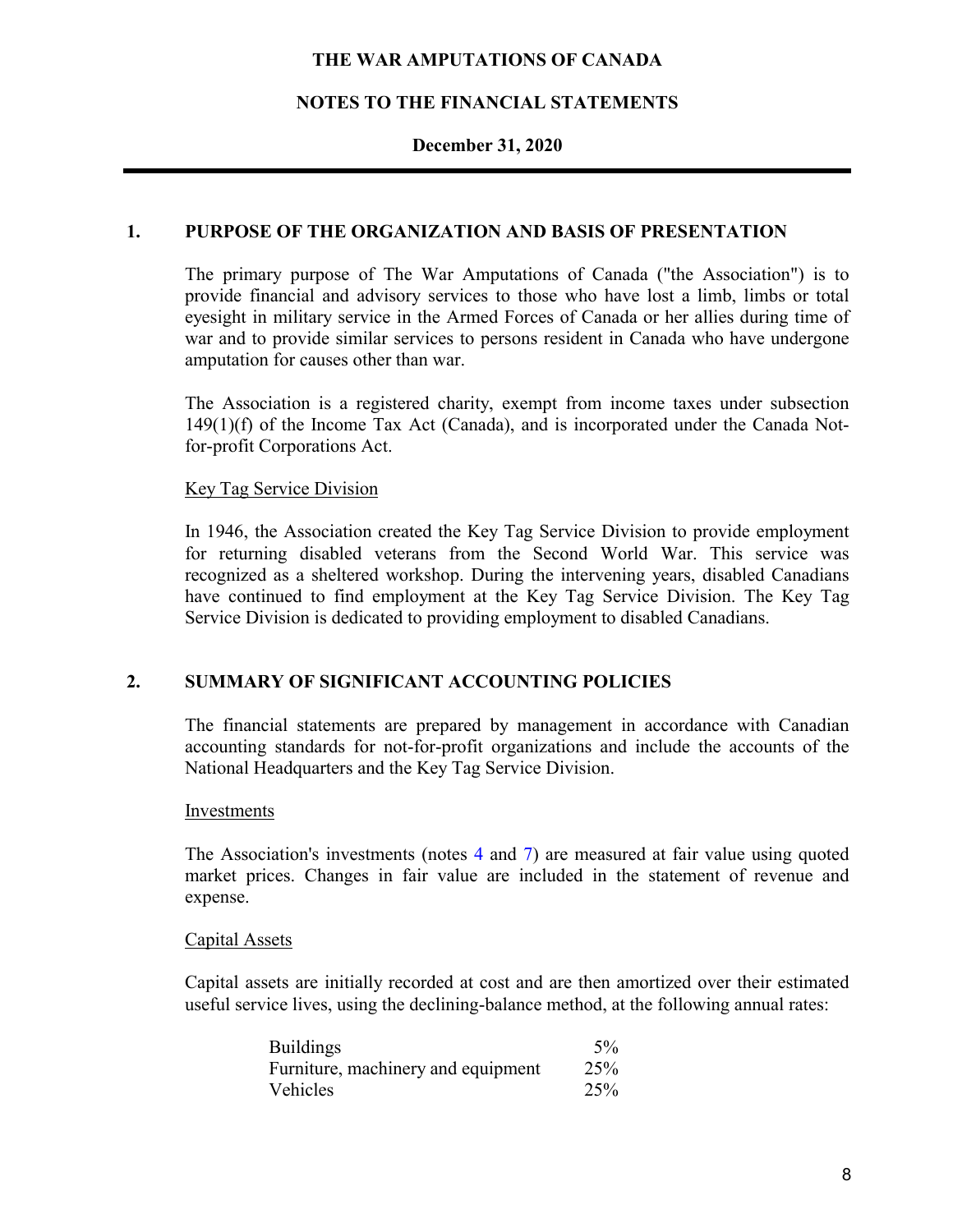## **NOTES TO THE FINANCIAL STATEMENTS**

## **December 31, 2020**

### **2. SUMMARY OF SIGNIFICANT ACCOUNTING POLICIES (continued)**

#### Revenue Recognition

The Association follows the deferral method of accounting for contributions. Restricted contributions are deferred and recognized as revenue in the year in which the related expenses are incurred. Unrestricted contributions are recognized as revenue when received.

Endowment contributions are recognized as direct increases in net assets.

#### Employee Future Benefits

The Association provides retirement benefits for its Key Tag Service Division employees and their survivors under a defined benefit pension plan ("the Key Tag Service Pension Plan") based on length of service and final average earnings. The Association funds its share of the Key Tag Service Pension Plan. On January 1, 2012, the Key Tag Service Pension Plan was amended so that all future benefits accruing on and after this date for new employees would be on a defined contribution basis.

Certain members of senior management are members of various unfunded defined benefit pension plans (Executive Pension Plans) with benefits paid by the Association based on a fixed percentage of final earnings offset by pension provided by other plans of the Association.

The related accrued benefit obligations are actuarially determined based on the most recently completed actuarial valuation prepared for funding purposes of the Key Tag Service Pension Plan. Under the immediate recognition approach, the total cost, excluding remeasurements and other items, is included in net revenue for the year. Actuarial gains and losses, past service costs and other remeasurements and other items are recognized directly in net assets.

The Association also maintains a defined contribution plan for its National Headquarters employees. Contributions based on 5% of employee earnings are expensed as paid.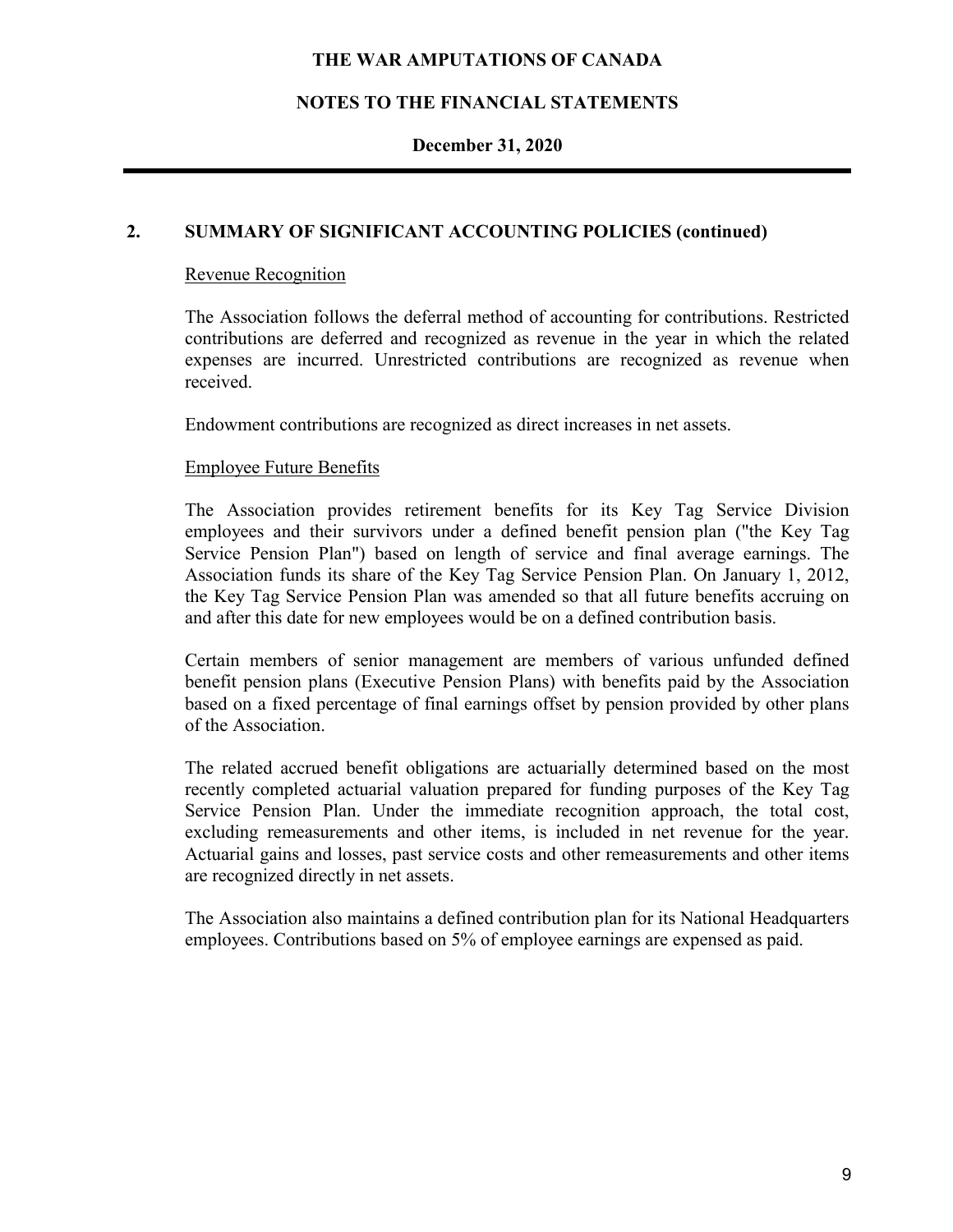## **NOTES TO THE FINANCIAL STATEMENTS**

## **December 31, 2020**

## **2. SUMMARY OF SIGNIFICANT ACCOUNTING POLICIES (continued)**

### Allocation of Expenses

Occupancy, general office and amortization expenses relating to the National Headquarters are allocated to certain programs in order to reflect support provided to these areas. These expenses are allocated based on estimates of usage.

A portion of other salaries and benefits expenses are allocated to certain programs in order to reflect support provided to these areas. These expenses are allocated based on estimates of time spent by the relevant personnel on these programs.

#### Use of Estimates

The preparation of financial statements in conformity with Canadian accounting standards for not-for-profit organizations requires management to make estimates and assumptions that affect the reported amounts of assets and liabilities and the disclosure of contingent assets and liabilities at the date of the financial statements and the reported amounts of revenue and expense during the reporting periods. Actual results could differ from those estimates.

### **3. CASH**

The Association receives a significant portion of its funding immediately prior to the year-end. These funds are used to finance the operations of its charitable activities in the ensuing year.

Net assets restricted for endowment purposes include gifts to the Association stipulating the resources be maintained permanently and that only interest earned may be used in designated programs. Endowments are invested in cash. Principal amounts received to date are as follows:

|                              |    | 2020           | 2019    |
|------------------------------|----|----------------|---------|
|                              |    |                |         |
| Ed McAndrew                  | \$ | 25,000 \$      | 25,000  |
| Griffith and Christina Lloyd |    | 50,000         | 50,000  |
| Kerr Estate                  |    | 53,000         | 53,000  |
| Lewis Manne                  |    | 20,000         | 20,000  |
| Michael Lifshitz             |    | 410            | 410     |
| Robert Elliot                |    | 10,000         | 10,000  |
|                              | S  | 158,410<br>- S | 158,410 |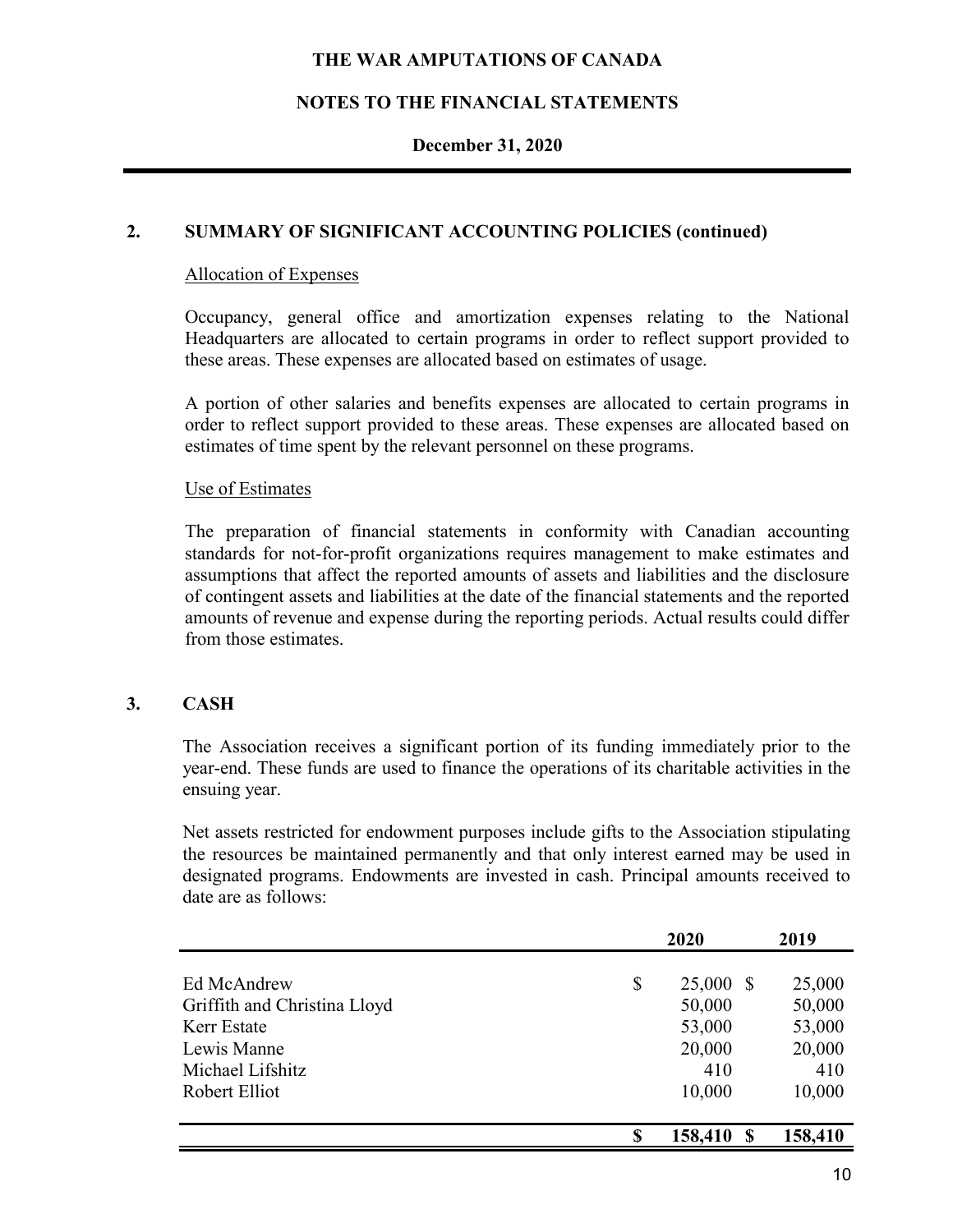## **NOTES TO THE FINANCIAL STATEMENTS**

## **December 31, 2020**

#### **4. INVESTMENTS**

|                                        |    | 2020        | 2019             |  |
|----------------------------------------|----|-------------|------------------|--|
|                                        |    |             |                  |  |
| Short-term investments:                |    |             |                  |  |
| Cash and cash equivalents              |    | \$3,252,282 | 2,380<br>- S     |  |
| Bankers' acceptances                   |    |             | 990,308          |  |
| Guaranteed investment certificates     |    | 3,429,588   | 2,353,949        |  |
| Corporate bonds and fixed income notes |    | 254,025     |                  |  |
|                                        |    |             |                  |  |
|                                        | S. | 6,935,895   | 3,346,637<br>S.  |  |
|                                        |    |             |                  |  |
| Long-term investments:                 |    |             |                  |  |
| Bankers' acceptances                   | \$ |             | $-$ \$ 1,378,297 |  |
| Government bonds                       |    | 435,380     | 7,340,290        |  |
| Guaranteed investment certificates     |    | 856,766     | 3,776,339        |  |
| Corporate bonds and fixed income notes |    | 8,036,977   | 1,854,437        |  |
| Other                                  |    | 107,234     |                  |  |
|                                        |    |             |                  |  |
|                                        |    | 9,436,357   | \$14,349,363     |  |

Guaranteed investment certificates bear interest at fixed rates ranging from 1.8% to 2.3% and mature between 2021 and 2025 (2019 - bear interest at fixed rates ranging from 1.6% to 2.3% and mature between 2020 and 2022).

Government bonds bear interest at fixed rates ranging from 2.1% to 2.7% and mature between 2029 and 2030 (2019 - bear interest at fixed rates ranging from 1.4% to 1.9% and mature between 2022 and 2026).

Corporate bonds and fixed income notes bear interest at fixed rates ranging from 1.2% to 4.2% and mature between 2021 and 2032 (2019 - bear interest at fixed rates ranging from 2.4% to 4.2% and mature between 2024 and 2029).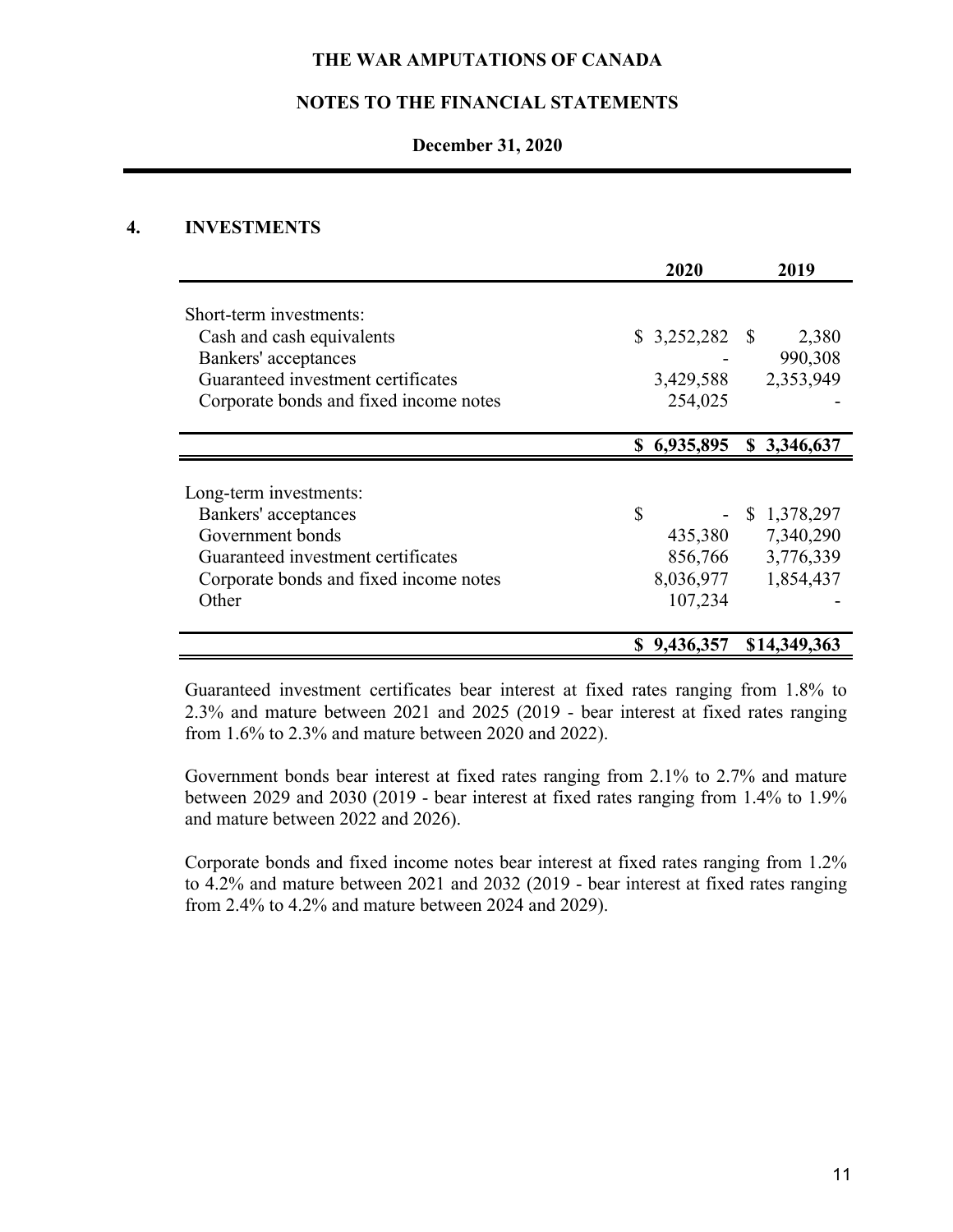# **NOTES TO THE FINANCIAL STATEMENTS**

# **December 31, 2020**

# **5. CAPITAL ASSETS**

|                                    |                     |              | 2020              |
|------------------------------------|---------------------|--------------|-------------------|
|                                    |                     | Accumulated  | Net Book          |
|                                    | Cost                | Amortization | Value             |
|                                    |                     |              |                   |
| Land                               | 1,725,546 \$<br>\$. |              | 1,725,546<br>- \$ |
| <b>Buildings</b>                   | 10,147,412          | 6,246,398    | 3,901,014         |
| Furniture, machinery and equipment | 4,362,847           | 2,388,881    | 1,973,966         |
| Vehicles                           | 26,707              | 6,677        | 20,030            |
|                                    |                     |              |                   |
|                                    | 16,262,512          | 8,641,956    | 7,620,556         |
|                                    |                     |              |                   |
|                                    |                     |              | 2019              |
|                                    |                     | Accumulated  | Net Book          |
|                                    | Cost                | Amortization | Value             |
|                                    |                     |              |                   |
| Land                               | 1,725,546           |              | 1,725,546         |
| <b>Buildings</b>                   | 10,135,583          | 6,041,146    | 4,094,437         |
| Furniture, machinery and equipment | 5,046,156           | 2,884,866    | 2,161,290         |
| Vehicles                           | 39,183              | 26,785       | 12,398            |
|                                    |                     |              |                   |
|                                    |                     |              |                   |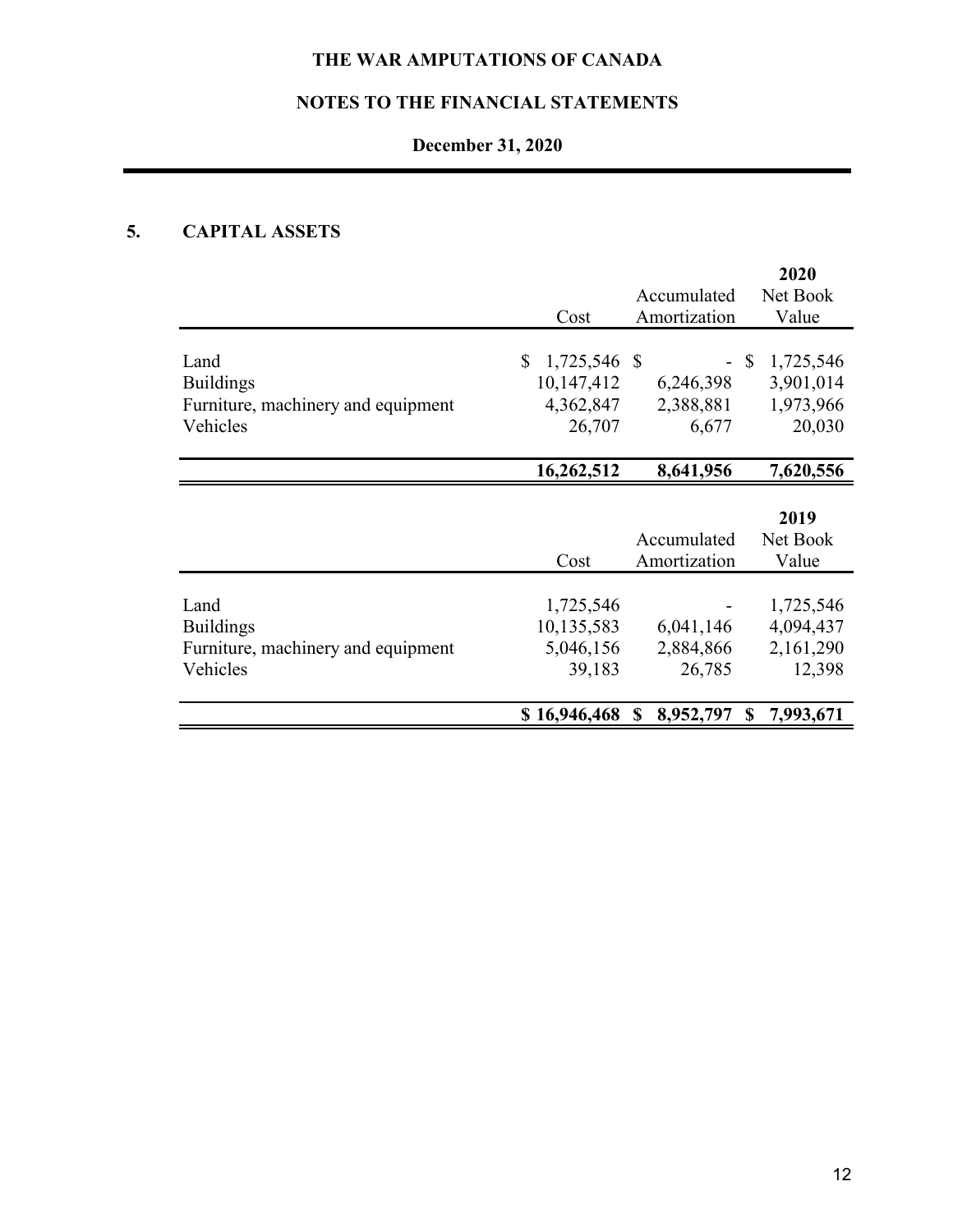## **NOTES TO THE FINANCIAL STATEMENTS**

## **December 31, 2020**

### **6. EMPLOYEE FUTURE BENEFITS**

Extrapolations of actuarial valuations prepared as at January 1, 2020 (2019 - January 1, 2017) indicated the following information as at the measurement dates of December 31 each year:

|                                                         |                                                                |                                                                 | 2020              |
|---------------------------------------------------------|----------------------------------------------------------------|-----------------------------------------------------------------|-------------------|
|                                                         | <b>Executive</b><br><b>Pension</b><br><b>Plans</b><br>(note 7) | <b>Key Tag</b><br><b>Service</b><br><b>Pension Plan</b>         | <b>Total</b>      |
| Fair value of plan assets<br>Accrued benefit obligation | \$                                                             | \$36,797,762<br>$(9,509,827)$ $(33,170,018)$ $(42,679,845)$     | \$36,797,762      |
| Pension asset (liability)                               | (9,509,827)<br>S                                               | $\mathbf S$<br>3,627,744                                        | (5,882,083)<br>\$ |
|                                                         |                                                                |                                                                 | 2019              |
|                                                         | <b>Executive</b><br><b>Pension</b><br><b>Plans</b><br>(note 7) | <b>Key Tag</b><br><b>Service</b><br><b>Pension Plan</b>         | <b>Total</b>      |
| Fair value of plan assets<br>Accrued benefit obligation | \$                                                             | $-$ \$ 34,348,120 \$ 34,348,120<br>$(8,008,470)$ $(30,717,435)$ | (38, 725, 905)    |
|                                                         |                                                                |                                                                 |                   |

## **7. ASSETS HELD FOR PENSION LIABILITY**

The following assets are held with the intention to pay pension benefits under the Executive Pension Plans (note 6).

|                                                                                   | 2020                   | 2019      |
|-----------------------------------------------------------------------------------|------------------------|-----------|
| Manulife Balance Fund<br>Guaranteed investment accounts bearing interest at fixed | 5,161,056 \$4,096,835  |           |
| rates ranging from 1.3% to 2.8% and maturing within<br>five years                 | 2,327,209              | 2,413,244 |
|                                                                                   | 7,488,265 \$ 6,510,079 |           |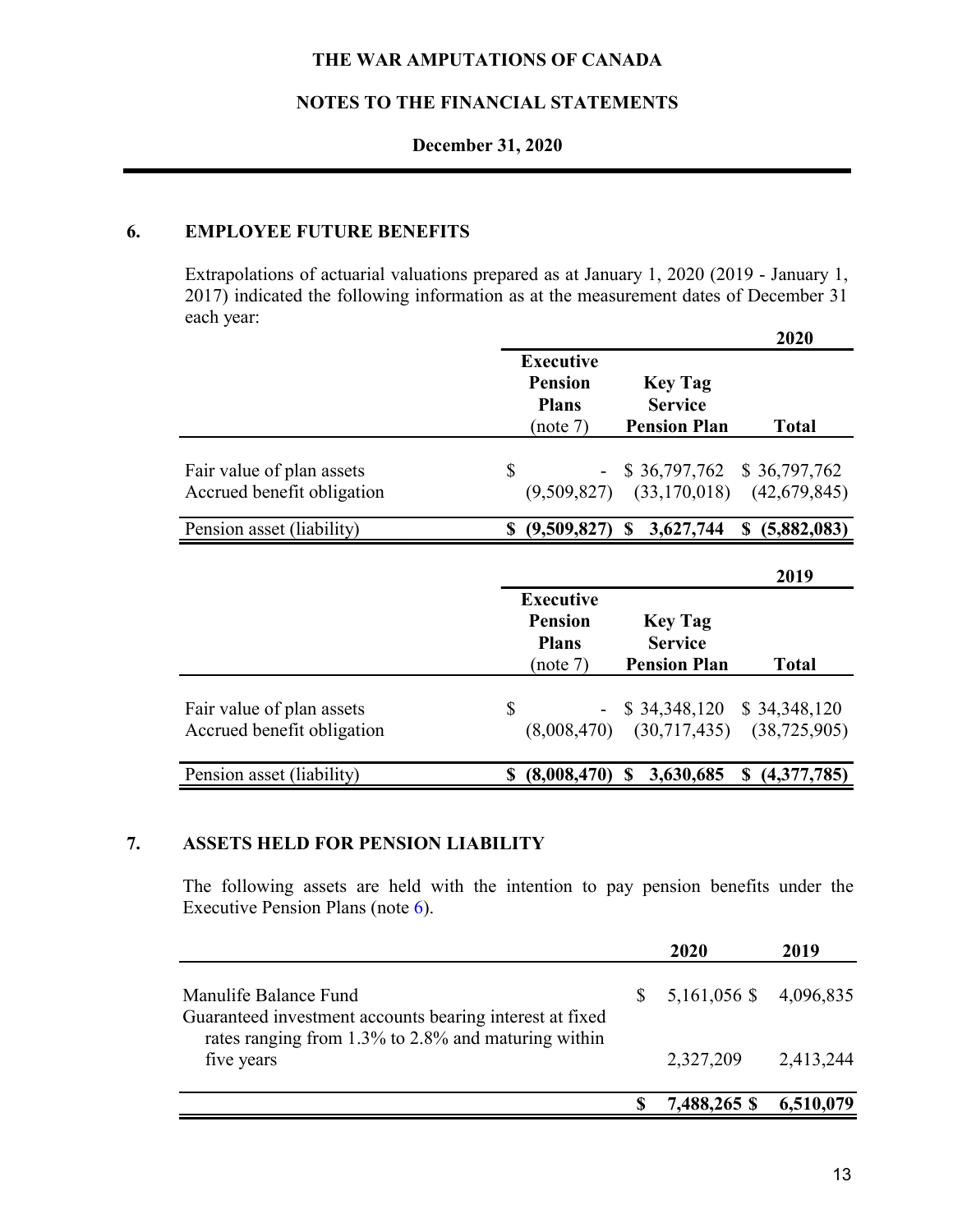## **NOTES TO THE FINANCIAL STATEMENTS**

## **December 31, 2020**

## **8. OTHER ASSETS**

Other assets represent the present value of donations receivable by the Association as beneficiary of irrevocable gifted charitable remainder life insurance and trust policies.

### **9. INTERNALLY RESTRICTED NET ASSETS**

The National Board of Directors has approved internally restricted net assets for:

- a) long-term commitments made with respect to children enrolled in the Child Amputee (CHAMP) program; and,
- b) survivors' subsistence grants of \$2,000 per member on the death of an active member and \$1,000 on the death of the spouse. Payment of these grants is at the discretion of the respective branch executives on the basis of need.

|                                                | 2020   | 2019                               |
|------------------------------------------------|--------|------------------------------------|
| CHAMP program<br>Survivors' subsistence grants | 60,000 | 42,500,000 \$ 32,000,000<br>60,000 |
|                                                |        | 42,560,000 \$ 32,060,000           |

## **10. COMMITMENTS**

Minimum annual lease payments relate to office space and equipment leases as follows:

| Year ending December 31, 2021 |            | 229,011 |
|-------------------------------|------------|---------|
|                               | 2022       | 196,356 |
|                               | 2023       | 194,386 |
|                               | 2024       | 93,619  |
|                               | 2025       | 93,619  |
|                               | Thereafter | 64,284  |

## **11. ADDITIONAL INFORMATION TO COMPLY WITH THE DISCLOSURE REQUIREMENTS OF THE CHARITABLE FUNDRAISING ACT (ALBERTA)**

Key Tag Service Division expenses include \$109,695 (2019 - \$110,127) for employees whose principal duties involve fundraising.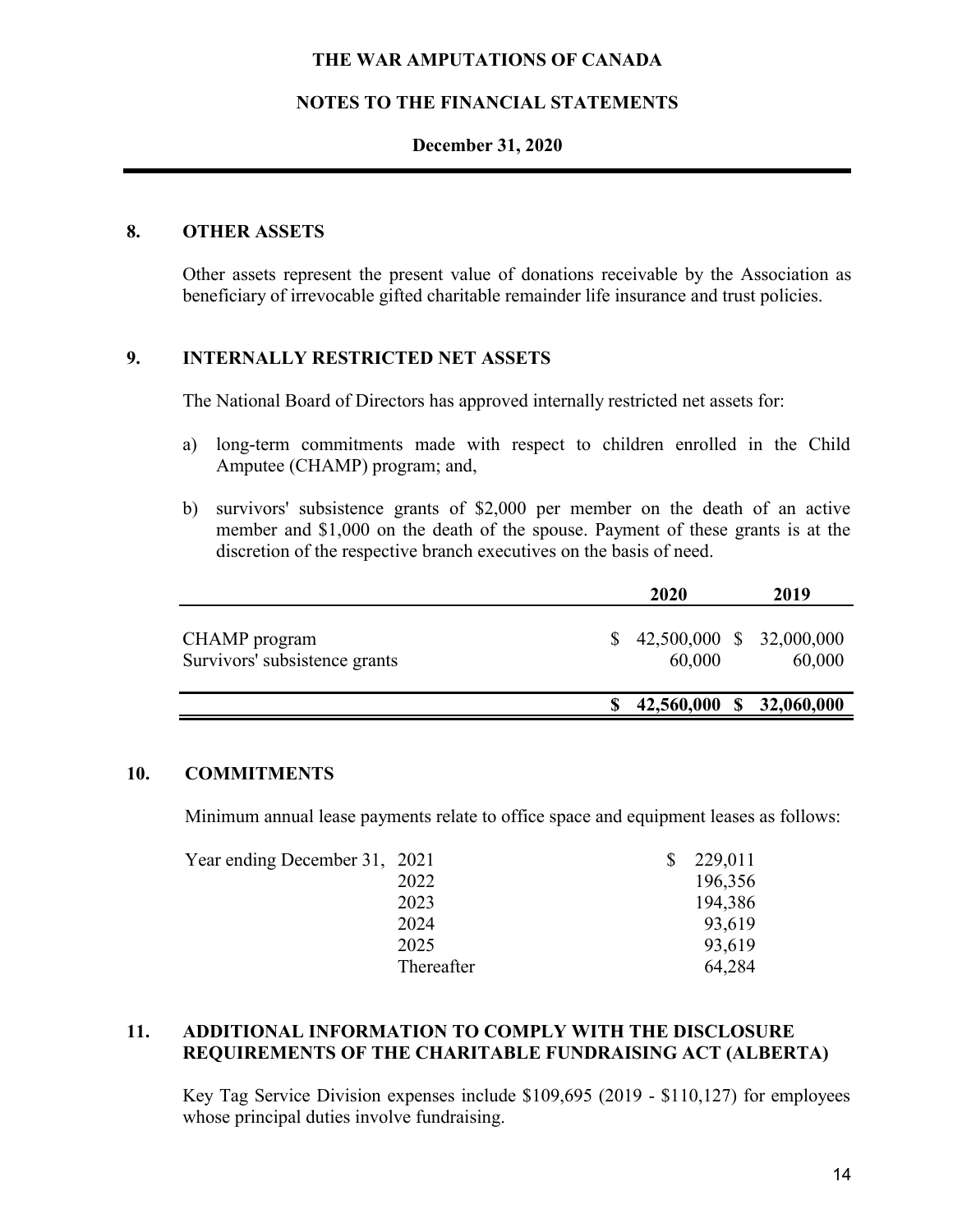### **NOTES TO THE FINANCIAL STATEMENTS**

## **December 31, 2020**

## **12. FINANCIAL INSTRUMENTS**

The Association is exposed to various risks through its financial instruments. The following analysis provides a measure of the Association's risk exposure and concentrations. The Association does not use derivative financial instruments to manage its risks.

#### Investment Risk

Investments in financial instruments render the Association subject to investment risks. Interest rate risk is the risk arising from fluctuations in interest rates and their degree of volatility. There is also the risk arising from the failure of a party to a financial instrument to discharge an obligation when it is due. Market risk is the risk to the value of a financial instrument due to fluctuations in market prices, whether these fluctuations are caused by factors specific to the investment itself or to its issuer, or by factors pertinent to all investments on the market.

#### Credit Risk

Credit risk is the risk one party to a financial instrument will cause a financial loss for the other party by failing to discharge an obligation.

#### Concentration of Risk

Concentration of risk exists when a significant proportion of the portfolio is invested in securities with similar characteristics or subject to similar economic, political and other conditions, the Association's investments are detailed in notes 4 and 7.

#### Currency Risk

The Association is exposed to currency risk as the value of financial instruments denominated in US dollars will fluctuate due to changes in the exchange rate. Cash includes \$12,400 (2019 - \$21,018) denominated in US dollars. Investments include \$nil (2019 - \$nil) denominated in US dollars.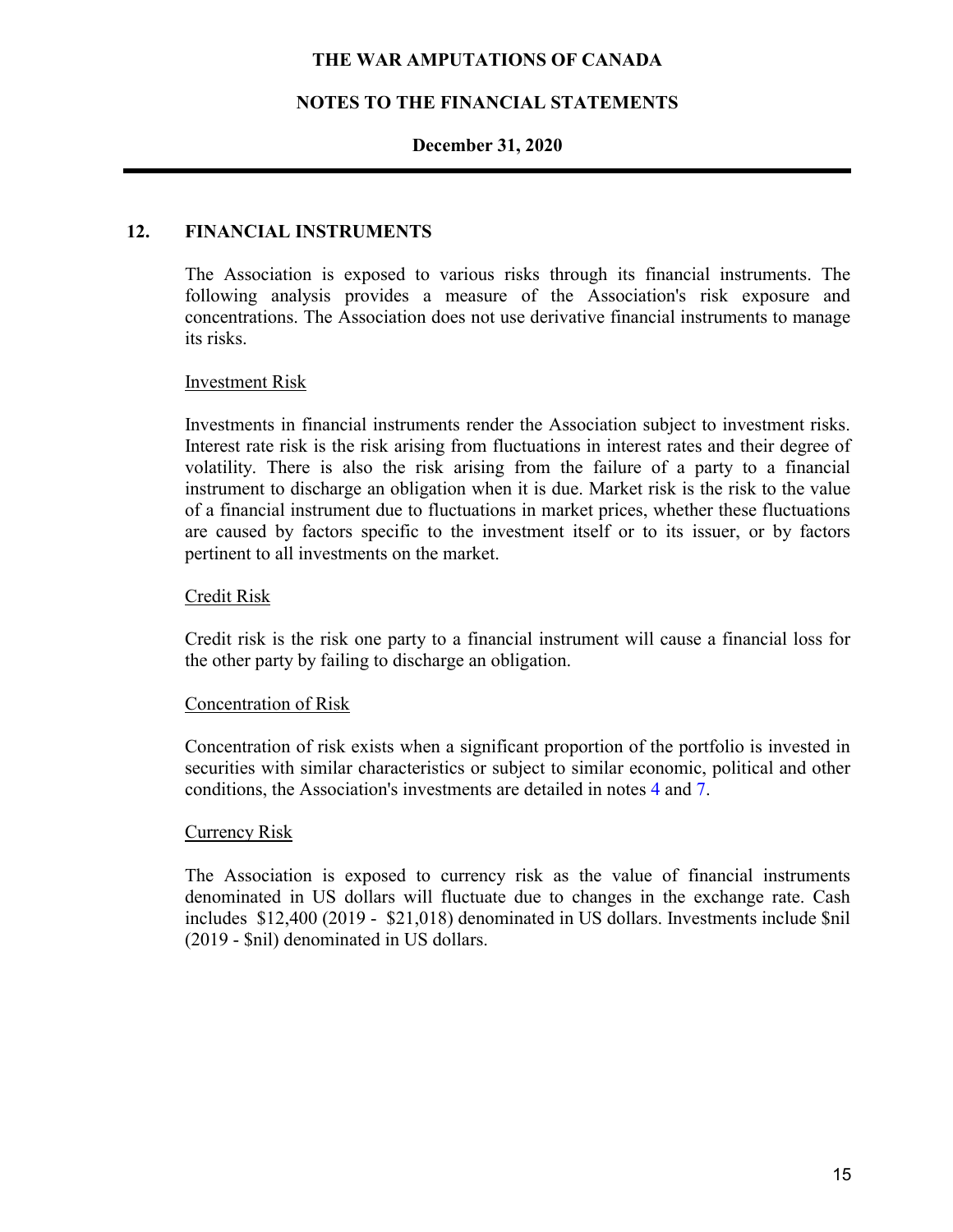## **NOTES TO THE FINANCIAL STATEMENTS**

## **December 31, 2020**

#### **13. COVID-19**

On March 11, 2020, the World Health Organization categorized COVID-19 as a global pandemic. As a result, the federal government has introduced a variety of financial support programs to aid those impacted by the outbreak. Due to the uncertainty surrounding the economic outlook for the year, the Association applied for and received \$1,191,482 (2019 - \$nil) in relation to the Canada Emergency Wage Subsidy (CEWS) program.

These claims are based on Management's interpretation of the applicable legislation in the Income Tax Act and are subject to review by Canada Revenue Agency (CRA). Any future CRA adjustments to these CEWS claims will be recorded by the Association in the year of the adjustment.